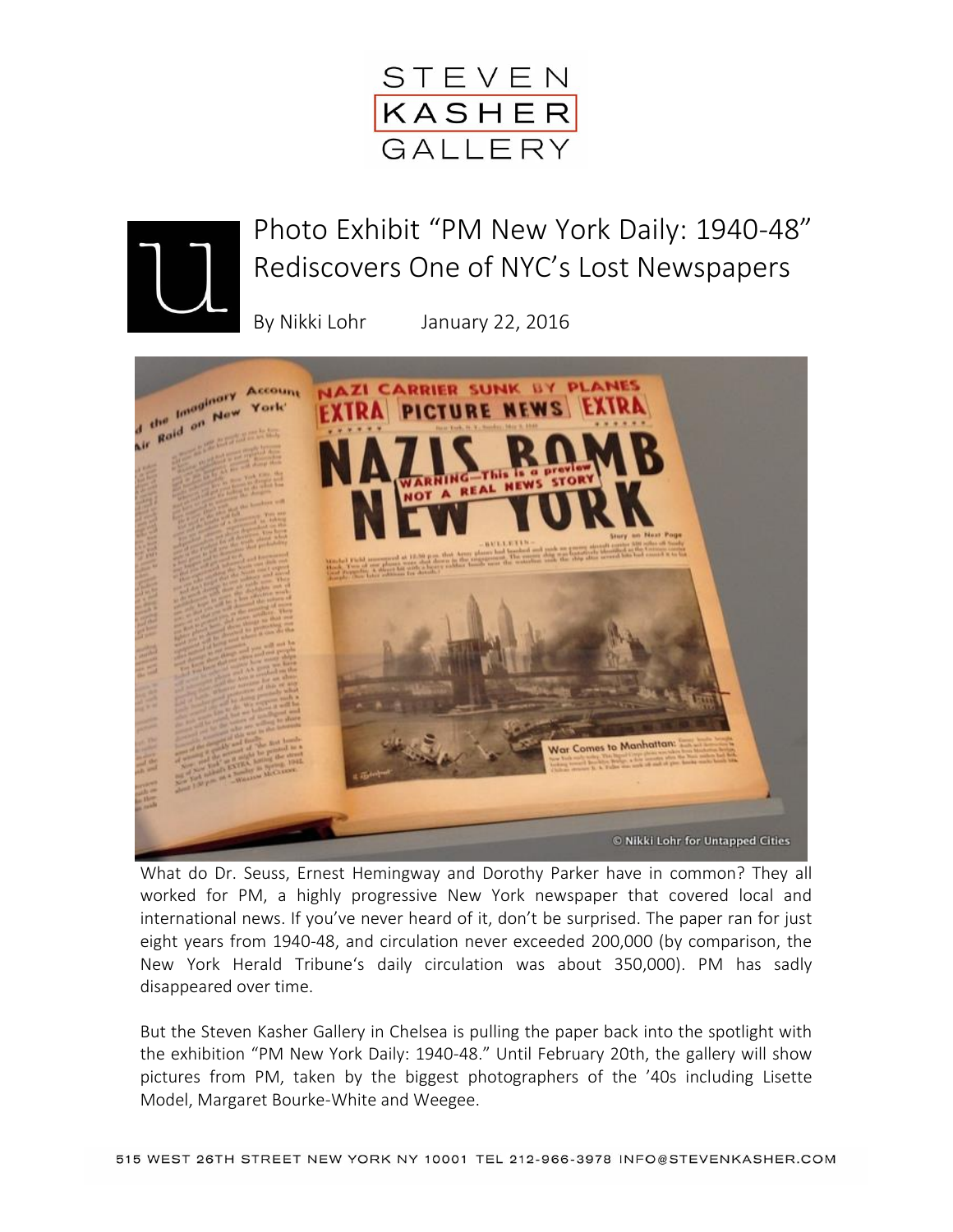

The paper was founded by Ralph Ingersoll, the managing editor of Time-Life publications who was known for his daring and defiant character. In 1941, when Stalin made an interview with Ingersoll off-the-record, the editor ran a detailed illustration of the Kremlin and pointed out the gate where Ingersoll had entered – proof that the interview had indeed happened.

In an age of press corruption, Ingersoll was adamant that PM would not publish ads. It survived on donations and subscriptions alone. Or rather it limped by. In 1946, its owner, Chicago bank millionaire Marshall Field, declared that the paper would begin accepting ads. Ingersoll resigned.

But PM's first five years were glorious. The paper supported President Roosevelt's New Deal and preached the plight of the working class. From abroad, it exposed the fascism of World War II. PM reporters were writing about the mass murder of Jews as early as 1941.